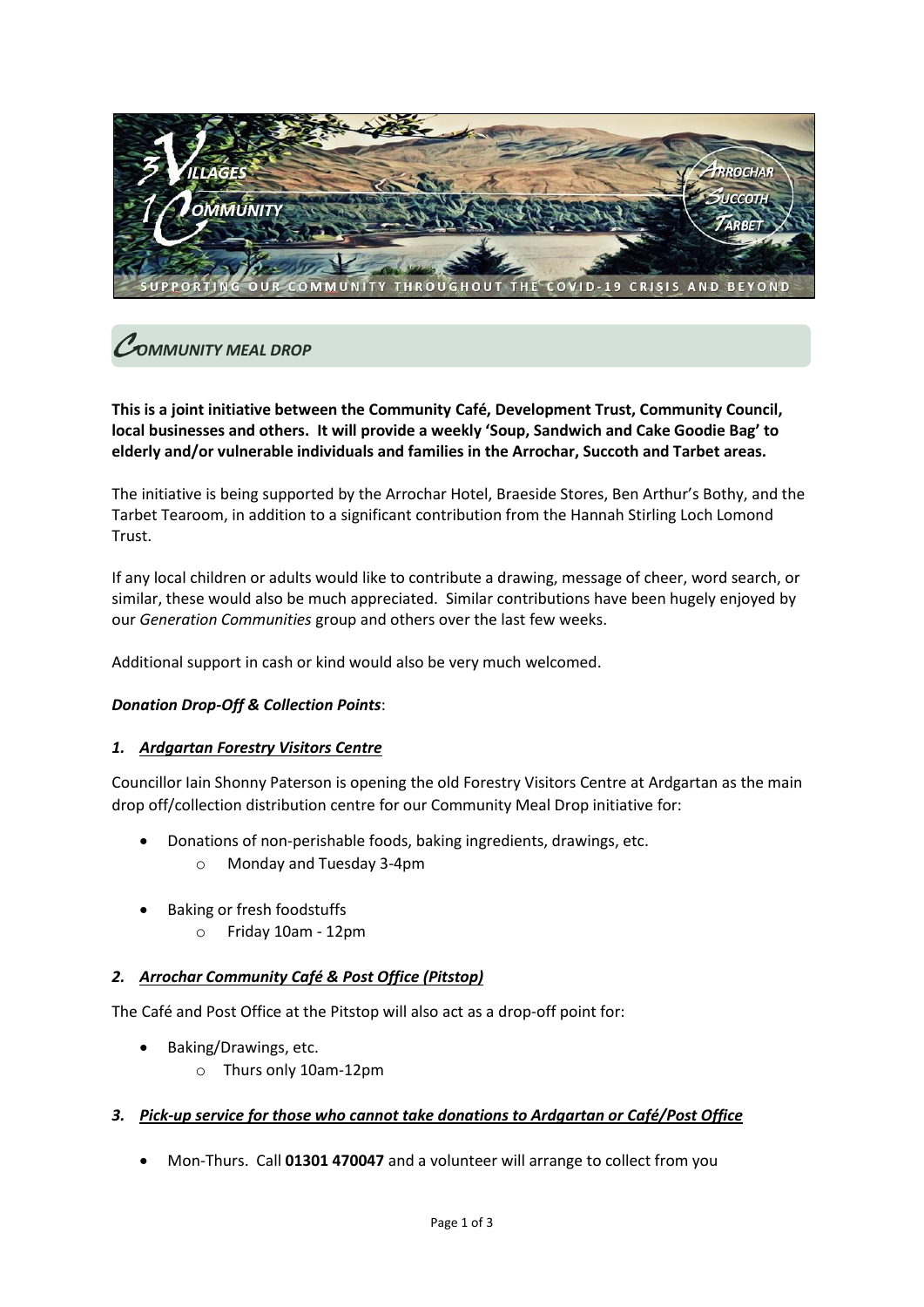**First run for the Community Meal Drop service will be Friday 24th April, and each Friday thereafter**

- **Goodie Bags will be delivered to households currently identified as vulnerable and those who shared in previous food distributions**
- **Please do not hesitate to forward names if you think people may have be being missed**
- **Notifications should be made to Fiona Paterson [\(fiona.paterson10@gmail.com\)](mailto:fiona.paterson10@gmail.com) and will, of course, be treated in complete confidence**
- **Deliveries will be made by existing volunteer support group members. Many thanks to them for all their ongoing community support**
- **Please call the local support line number, 01301 470047, if you wish to volunteer your services or require any other support such as medication/shopping collection, or a chat with one of our volunteers**

*N.B. If baking or making pictures please follow good hygiene guidelines and do not do these activities if you, or members of your household, are feeling unwell, especially with symptoms of Covid-19*

*If any gifts of baking can be individually wrapped and labelled it would be much appreciated – being mindful that some recipients may have allergies or intolerances.*

### **Stay Safe - Spread Only Kindness**

### T*HREE VILLAGES HALL*

*As you'll all be aware, the 3 Villages Hall has been closed for the duration of the Covid-19 lockdown.*

*This means that we have lost our income for the foreseeable future – while many of our costs remain fixed. Trust directors are working hard to ensure that we can successfully weather this closedown: securing the building, cutting costs where we can and seeking out grants and support that may be on offer.* 

But we also want to use this as an opportunity to stand back and think about safeguarding the longterm future of the hall. We're looking to reorganise a bit – for example, with a new and improved website. And when (in the hopefully not too distant future) we do reopen, we want to have a vibrant, welcoming and financially sustainable Hall that's widely used by both the local community and by commercial hires.

#### *And that's where you come in!*

• **We need your IDEAS**. What do you like/dislike about the Hall at the moment? What sort of events would you like to see at the Hall that you would you come along and support? What community groups would you, or other members of your family, join in with? How can we make availability of the Hall as a commercial venue more widely known?